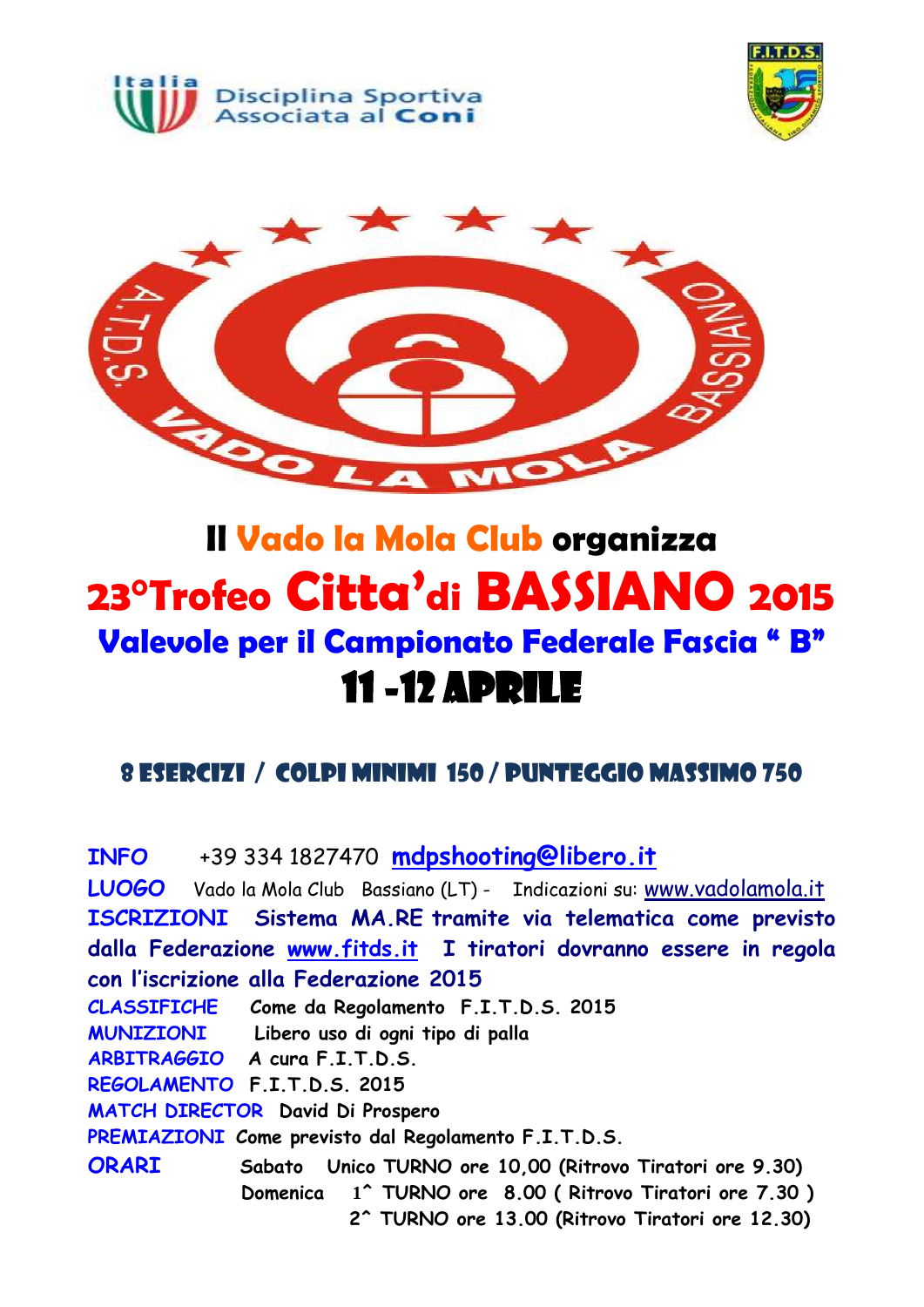

# **HOTELS CONVENZIONATI**

**(CONVENZIONE TIRO DINAMICO VADO LA MOLA)**

Agriturismo Casa Marsilia v. Valvisciolo, 41 Bassiano (LT) 3496711094 **www.casamarsilial.it** Hotel Excelsior P. Caetani Latina Scalo (LT) 0773630293 – 630462 **www.gruppoflamini.com** Maggiora Hotel Via dei Volsini, 28 Latina 0773 268744 **www.maggiorahotel.it**

### **PUNTO RISTORO SUL CAMPO**

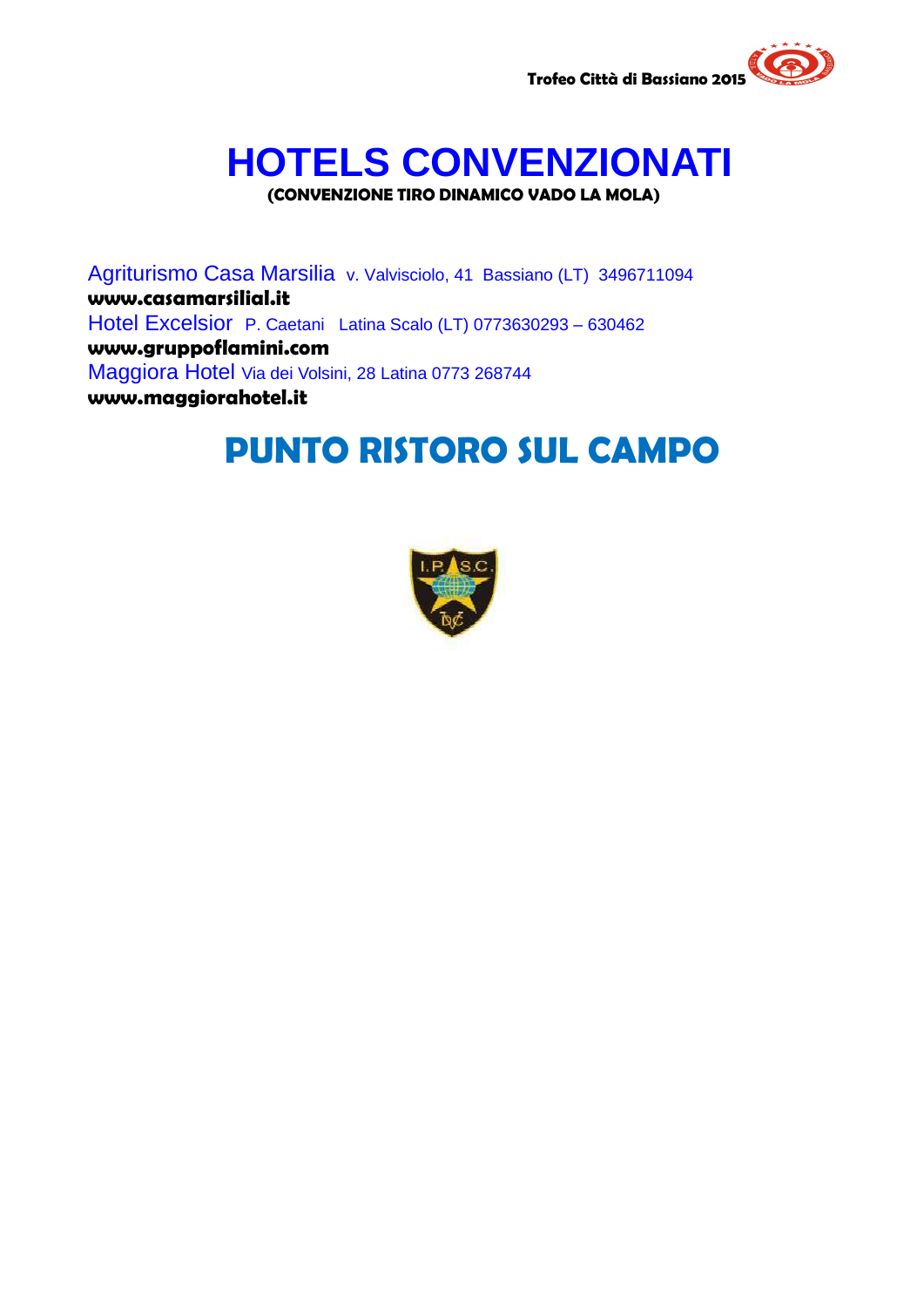

**MATCH** 

# **PROFILE**

|                         |              |                 | <b>COLP</b> | <b>TARGE</b>            |                  | <b>PEPPE</b>            |                         |             | $\%$     |
|-------------------------|--------------|-----------------|-------------|-------------------------|------------------|-------------------------|-------------------------|-------------|----------|
| <b>STAG</b>             | <b>TIPO</b>  | <b>CONTEGGI</b> | I           | T                       | <b>PLAT</b>      | R                       | P                       | <b>PUNT</b> |          |
| E                       |              | $\mathbf O$     |             |                         | E                |                         | 7                       | I           |          |
|                         |              |                 |             |                         |                  |                         | Τ                       |             |          |
|                         | <b>Short</b> |                 | 8           | $\overline{\mathbf{3}}$ | $\boldsymbol{0}$ | $\overline{2}$          | $\mathbf{1}$            | 40          | 5,33     |
| $\mathbf{1}$            | Course       | <b>Comstock</b> |             |                         |                  |                         |                         |             |          |
| $\overline{2}$          | <b>Short</b> |                 | 12          | 5                       | $\boldsymbol{0}$ | $\overline{2}$          | $\mathbf{1}$            | 60          | 8,00     |
|                         | Course       | <b>Comstock</b> |             |                         |                  |                         |                         |             |          |
| $\overline{\mathbf{3}}$ | <b>Mediu</b> |                 | 24          | 11                      | $\boldsymbol{0}$ | $\overline{2}$          | 3                       | 120         | 16,00    |
|                         | m            | <b>Comstock</b> |             |                         |                  |                         |                         |             |          |
|                         | Course       |                 |             |                         |                  |                         |                         |             |          |
| $\overline{\mathbf{4}}$ | <b>Mediu</b> |                 | 22          | 9                       | $\boldsymbol{0}$ | $\overline{\mathbf{4}}$ | $\overline{2}$          | 110         | 14,66    |
|                         | m            | <b>Comstock</b> |             |                         |                  |                         |                         |             |          |
|                         | Course       |                 |             |                         |                  |                         |                         |             |          |
| 5                       | Long         |                 | 28          | 12                      | $\boldsymbol{0}$ | 4                       | $\overline{2}$          | 140         | 18,66    |
|                         | Course       | <b>Comstock</b> |             |                         |                  |                         |                         |             |          |
| 6                       | <b>Short</b> |                 | 12          | $\overline{\mathbf{4}}$ | $\mathbf{1}$     | $\overline{\mathbf{3}}$ | $\mathbf{1}$            | 60          | 8,00     |
|                         | Course       | <b>Comstock</b> |             |                         |                  |                         |                         |             |          |
| $\overline{7}$          | <b>Short</b> |                 | 12          | 5                       | $\boldsymbol{0}$ | $\overline{2}$          | $\overline{2}$          | 60          | 8,00     |
|                         | Course       | <b>Comstock</b> |             |                         |                  |                         |                         |             |          |
| 8                       | Long         |                 | 32          | 15                      | $\boldsymbol{0}$ | $\overline{2}$          | $\overline{\mathbf{4}}$ | 160         | 21,33    |
|                         | Course       | <b>Comstock</b> |             |                         |                  |                         |                         |             |          |
|                         |              |                 | 150         | 64                      | $\mathbf 1$      | 21                      |                         | 750         | 100,0    |
|                         |              |                 |             |                         |                  |                         | $\mathbf{1}$            |             | $\bf{0}$ |
|                         |              |                 |             |                         |                  |                         | 6                       |             |          |

**E' vietato utilizzare abbigliamento militare, paramilitare e/o accessori che possano ledere l'immagine della F.I.T.D.S.**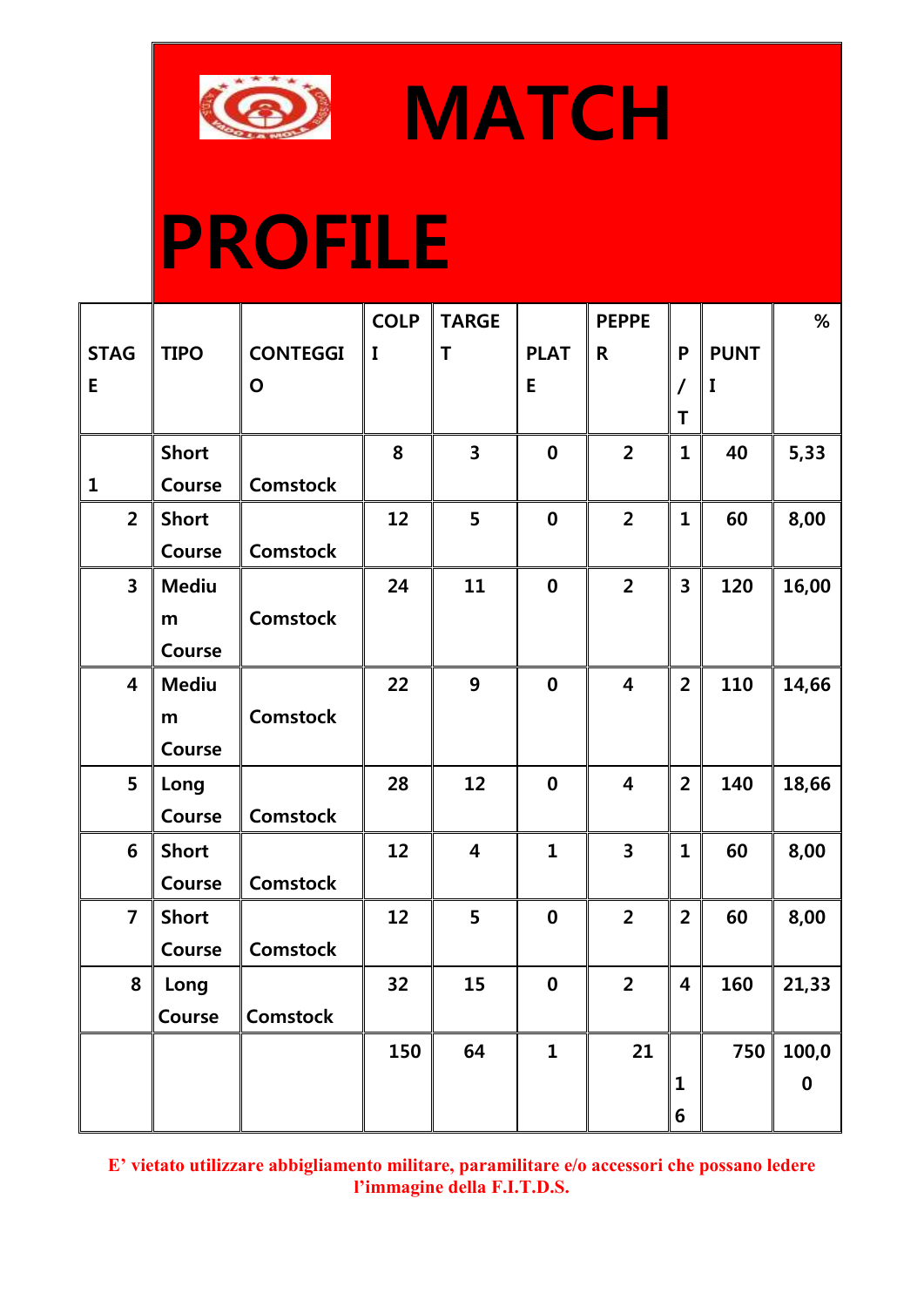



| Stage                             |                                                 | Trofeo Città di Bassiano 2015          |
|-----------------------------------|-------------------------------------------------|----------------------------------------|
| <b>ESERCIZIO</b>                  | <b>SHORT COURSE</b>                             | ANGOLI DI SICUREZZA.                   |
| <b>CONTEGGIO</b>                  | <b>COMSTOCK</b>                                 | 180° IN ORIZZONTALE                    |
| <b>COLPI MINIMI</b>               | 8                                               | NON OLTRE IL PARAPALLE IN VERTICALE    |
| <b>PUNTI</b>                      | 40                                              | REGOLAMENTO IPSC/FITDS 2015            |
| <b>DISTANZA</b>                   | 07\18 METRI                                     | START SEGNALE ACUSTICO                 |
| BERSAGLI                          | 3 CLASSIC TARGETS                               | STOP ULTIMO COLPO                      |
|                                   | 2 MINI POPPERS                                  |                                        |
|                                   | 1 P/T                                           |                                        |
|                                   | <b>POSIZIONE DI PARTENZA: IN PIEDI SOPRA LA</b> | <b>PROCEDURA: AL SEGNALE ACUSTICO,</b> |
| PANCA POSIZIONE "SURRENDER", ARMA |                                                 | SCENDERE DALLA PANCA ED INGAGGIARE     |
| CARICA IN FONDINA SENZA COLPO     |                                                 | DALLA FINESTRA BASSA, TUTTI I BERSAGLI |
| CAMERATO.                         |                                                 | ANY ORDER FREE STYLE.                  |
|                                   |                                                 |                                        |





PP1 PP2





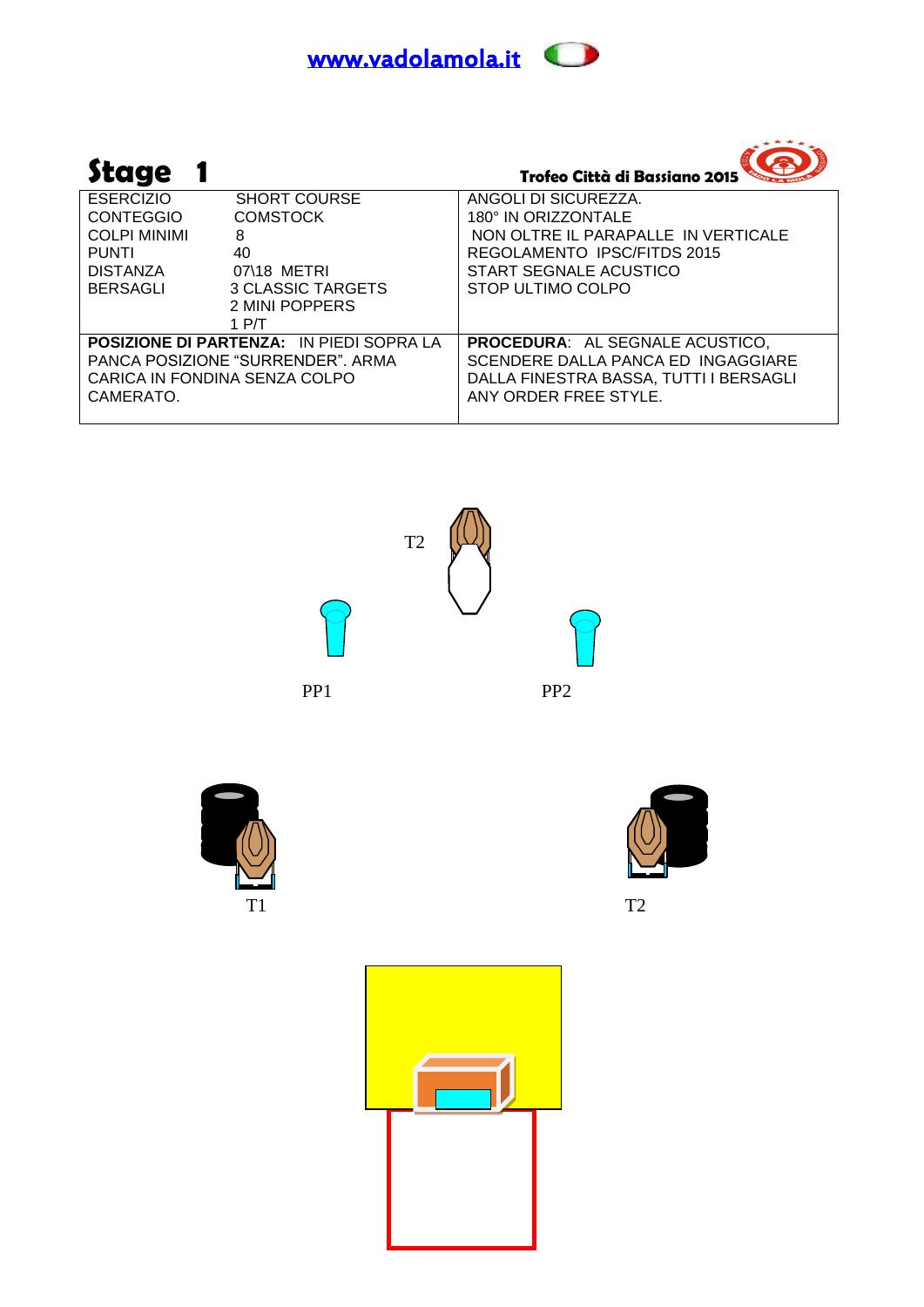

 $A^{\star\star\star\star}$ 

| Stage 2             |                                       | Trofeo Città di Bassiano 2015              |
|---------------------|---------------------------------------|--------------------------------------------|
| <b>ESERCIZIO</b>    | <b>SHORT COURSE</b>                   | ANGOLI DI SICUREZZA.                       |
| <b>CONTEGGIO</b>    | <b>COMSTOCK</b>                       | 180° IN ORIZZONTALE                        |
| <b>COLPI MINIMI</b> | 12                                    | NON OLTRE IL PARAPALLE IN VERTICALE        |
| <b>PUNTI</b>        | 60                                    | REGOLAMENTO IPSC/FITDS                     |
| <b>DISTANZA</b>     | 04\15 METRI                           | START SEGNALE ACUSTICO                     |
| <b>BERSAGLI</b>     | 5 CLASSC TARGETS                      | STOP ULTIMO COLPO                          |
|                     | 2 MINI POPPERS                        |                                            |
|                     | 1 P/T                                 |                                            |
|                     | POSIZIONE DI PARTENZA: RELAX, TALLONI | <b>PROCEDURA: AL SEGNALE ACUSTICO</b>      |
|                     | CHE TOCCANO LA START LINE . ARMA      | INGAGGIARE TUTTI I BERSAGLI ANY ORDER FREE |
|                     | POGGIATA SUL BIDONE, SCARICA.         | STYLE.                                     |
|                     |                                       | PP1 ATTIVA IL BOBBER T5.                   |

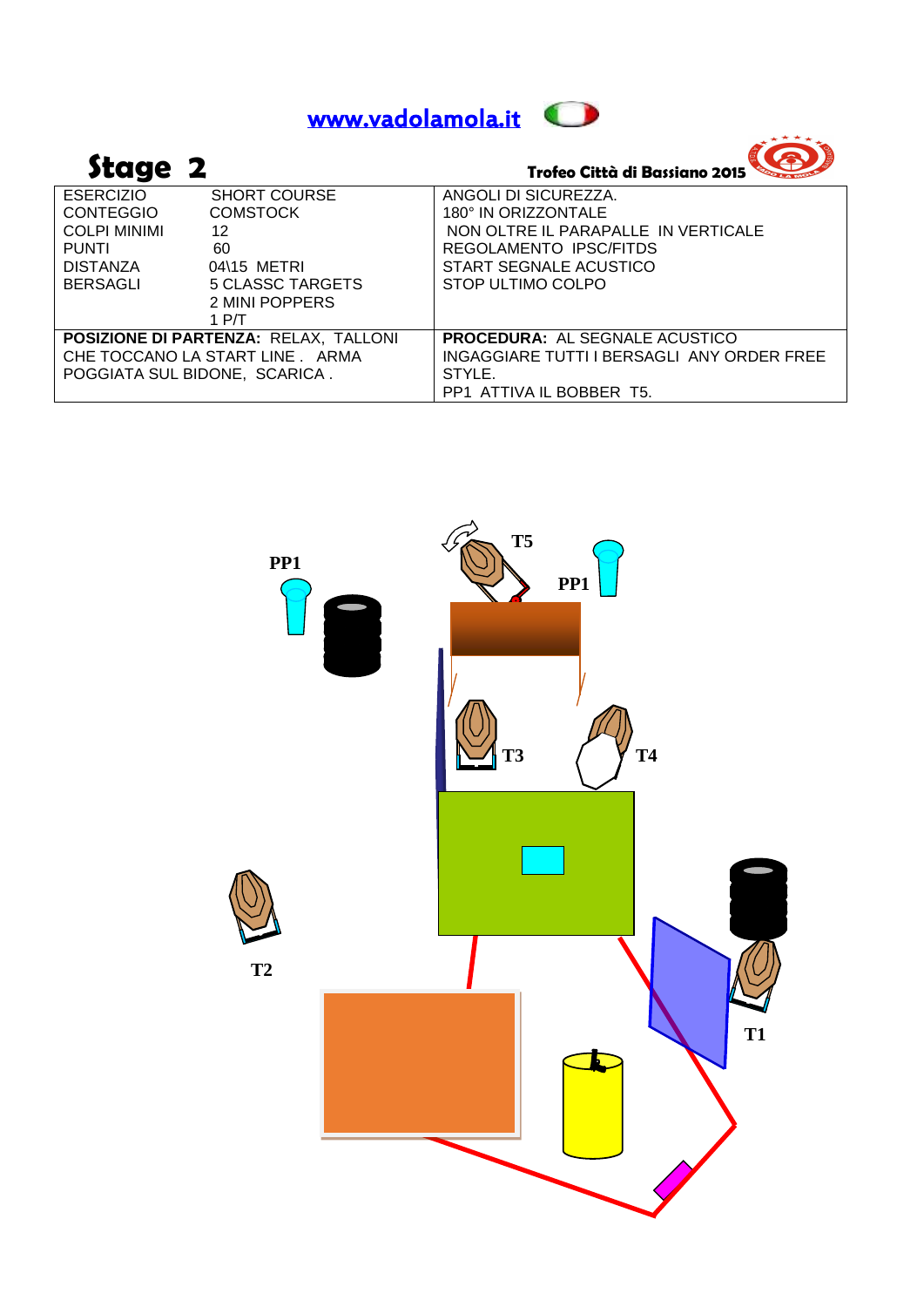

| Stage               |                                         | Trofeo Città di Bassiano 2015         |
|---------------------|-----------------------------------------|---------------------------------------|
| <b>ESERCIZIO</b>    | <b>MEDIUM COURSE</b>                    | ANGOLI DI SICUREZZA                   |
| <b>CONTEGGIO</b>    | <b>COMSTOCK</b>                         | 180° IN ORIZZONTALE                   |
| <b>COLPI MINIMI</b> | 24                                      | NON OLTRE IL PARAPALLE IN VERTICALE   |
| <b>PUNTI</b>        | 120                                     | REGOLAMENTO IPSC/FITDS                |
| <b>DISTANZE</b>     | 5/15 METRI                              | START SEGNALE ACUSTICO                |
| BERSAGLI            | 11 CLASSIC TARGETS                      | STOP ULTIMO COLPO                     |
|                     | 2 POPPERS                               |                                       |
|                     | 3P/T                                    |                                       |
|                     | POSIZIONE DI PARTENZA: RELAX, TALLONI   | <b>PROCEDURA: AL SEGNALE ACUSTICO</b> |
|                     | CHE TOCCANO LA START LINE IN "A" O "B". | INGAGGIARE TUTTI I BERSAGLI ANY ORDER |
|                     | ARMA CARICA IN FONDINA.                 | FREE STYLE, RISPETTANDO GLI ANGOLI DI |
|                     |                                         | SICUREZZA E LE FAULT LINE.            |



 $+ + + + +$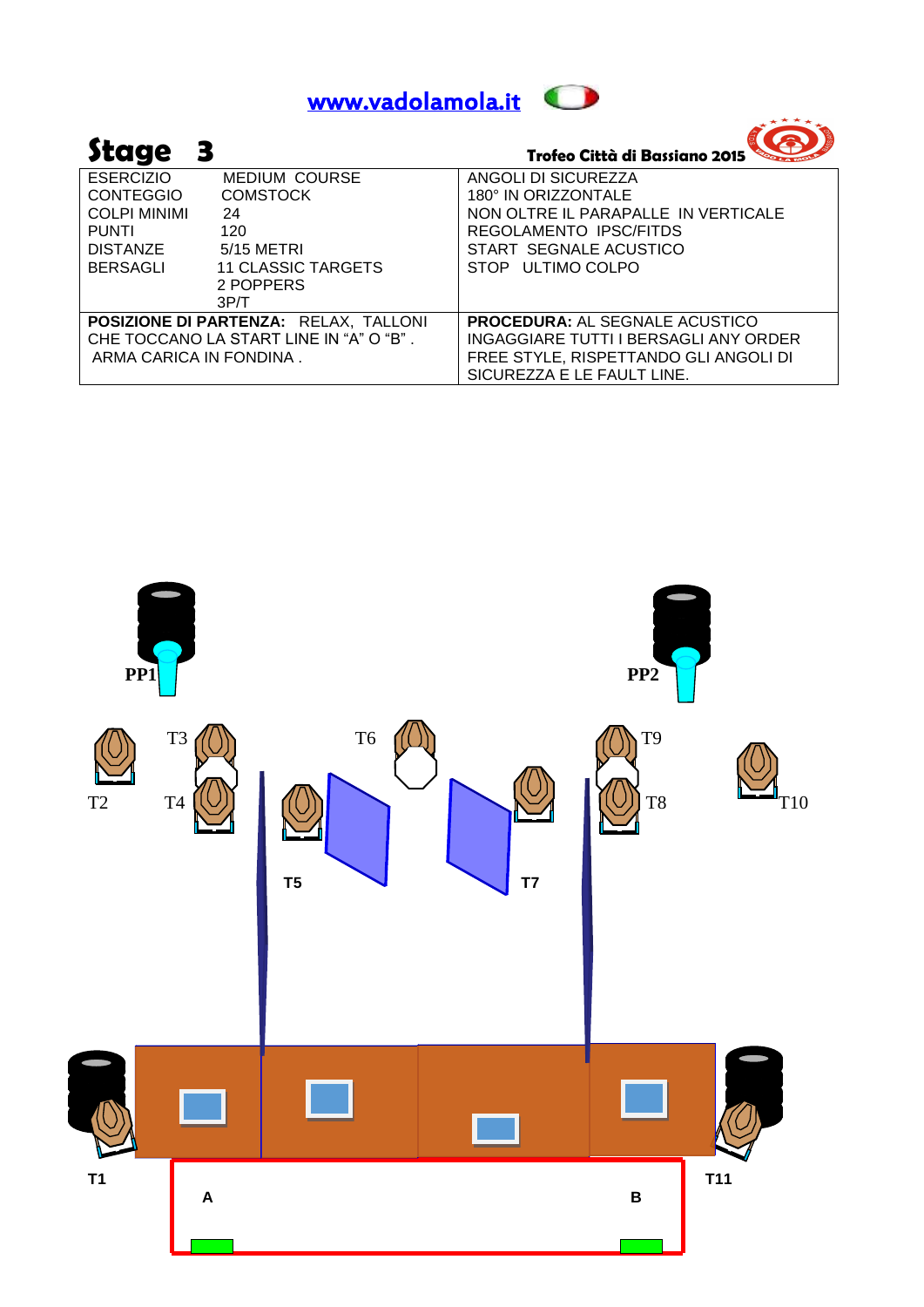



### **Stage 4 Trofeo Città di Bassiano 2015**



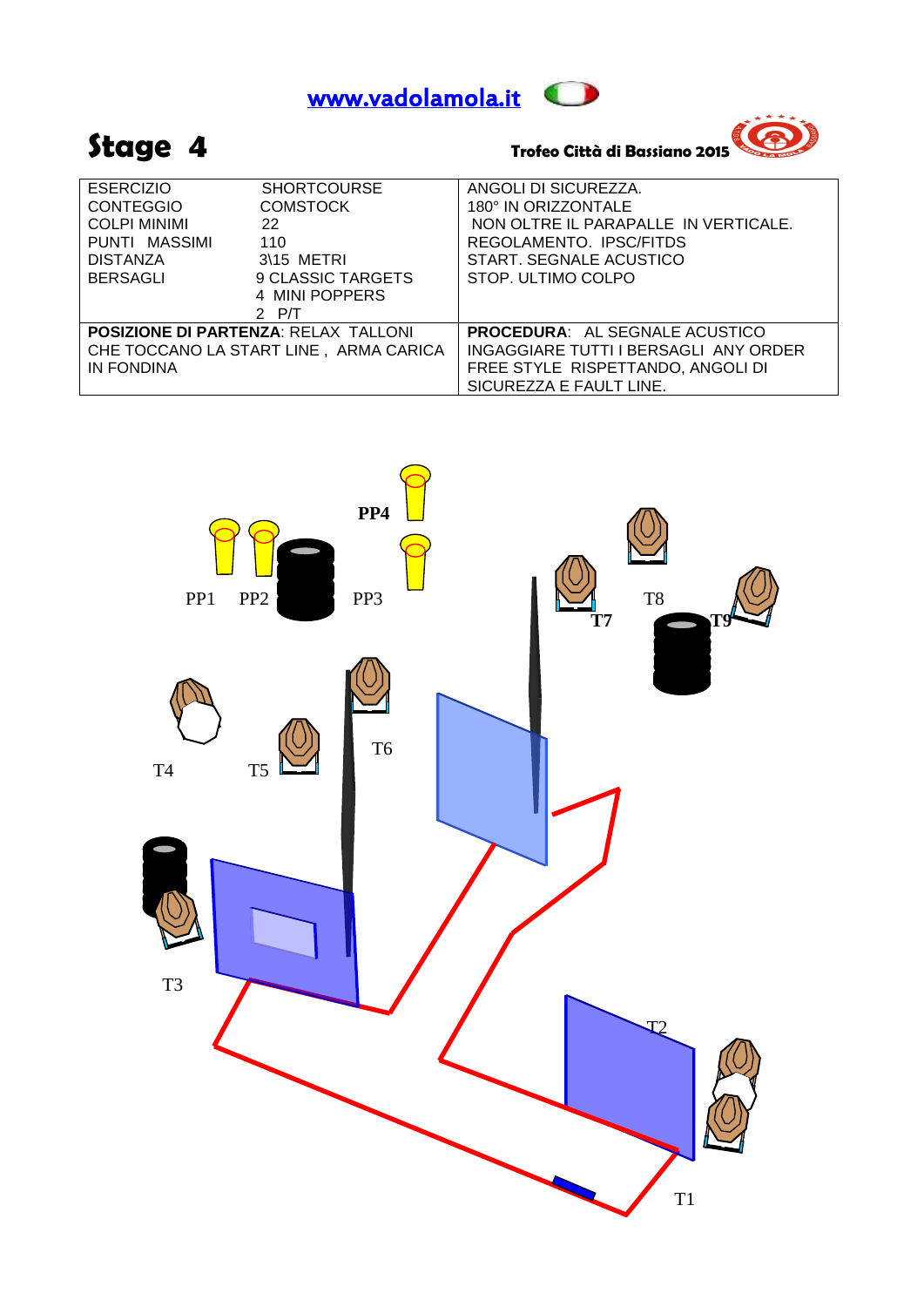



### **Stage 5 Trofeo Città di Bassiano 2015**

| <b>ESERCIZIO</b>                     | <b>MEDIUM COURSE</b>                             | ANGOLI DI SICUREZZA.                  |
|--------------------------------------|--------------------------------------------------|---------------------------------------|
| <b>CONTEGGIO</b>                     | <b>COMSTOCK</b>                                  | 180° IN ORIZZONTALE                   |
| <b>COLPI MINIMI</b>                  | 28                                               | NON OLTRE IL PARAPALLE IN VERTICALE.  |
| PUNTI MASSIMI                        | 140                                              | REGOLAMENTO. IPSC/FITDS               |
| <b>DISTANZA</b>                      | 3\18 METRI                                       | START. SEGNALE ACUSTICO               |
| <b>BERSAGLI</b>                      | <b>12 CLASSIC TARGETS</b>                        | STOP. ULTIMO COLPO                    |
|                                      | 2 P/T - 4 MINI POPPERS                           |                                       |
|                                      | <b>POSIZIONE DI PARTENZA: IN PIEDI RELAX CON</b> | <b>PROCEDURA: AL SEGNALE ACUSTICO</b> |
| I TALLONI CHE TOCCANO LA START LINE. |                                                  | INGAGGIARE TUTTI I BERSAGLI ANY ORDER |
| ARMA CARICA IN FONDINA.              |                                                  | FREE STYLE, RISPETTANDO, ANGOLI DI    |
|                                      |                                                  | SICUREZZA E FAULT LINE.               |
|                                      |                                                  | PP1 ATTIVA LA SAGOMA BOBBER T3        |

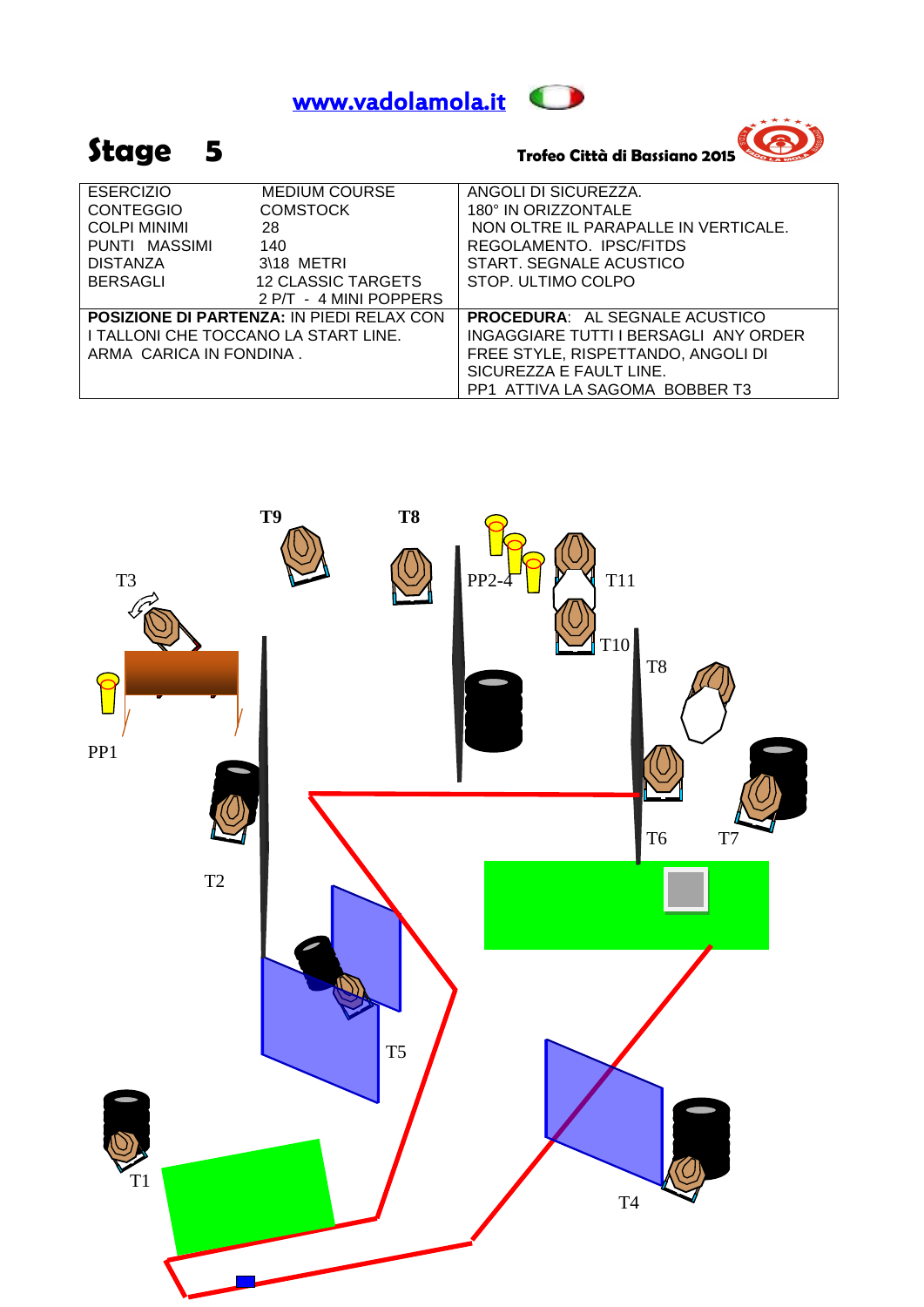





| <b>ESERCIZIO</b><br><b>CONTEGGIO</b><br><b>COLPI MINIMI</b><br>PUNTI MASSIMI<br><b>DISTANZA</b><br>BERSAGLI | <b>SHORT COURSE</b><br><b>COMSTOCK</b><br>12<br>60<br>5/12MT METRI<br>4 CLASSIC TARGETS<br>1 PLATES -<br>3 MINI POPPERS<br>1 P/T | ANGOLI DI SICUREZZA.<br>180° IN ORIZZONTALE<br>NON OLTRE IL PARAPALLE IN VERTICALE.<br>REGOLAMENTO. IPSC/FITDS<br>START, SEGNALE ACUSTICO<br>STOP. ULTIMO COLPO                                           |
|-------------------------------------------------------------------------------------------------------------|----------------------------------------------------------------------------------------------------------------------------------|-----------------------------------------------------------------------------------------------------------------------------------------------------------------------------------------------------------|
| CARICA IN FONDINA                                                                                           | <b>POSIZIONE DI PARTENZA : RELAX, PUNTE DEI</b><br>PIEDI CHE TOCCANO LA FOULT LINE, ARMA                                         | <b>PROCEDURA:</b> AL SEGNALE ACUSTICO<br>INGAGGIARE TUTTI I BERSAGLI ANY ORDER<br>FREE STYLE, RISPETTANDO, ANGOLI DI<br>SICUREZZA E FAULT LINE.<br>IL PIATTO P1 ATTIVA IL MOVER CON LE<br>SAGOME T1 E T2. |



PP1 -3

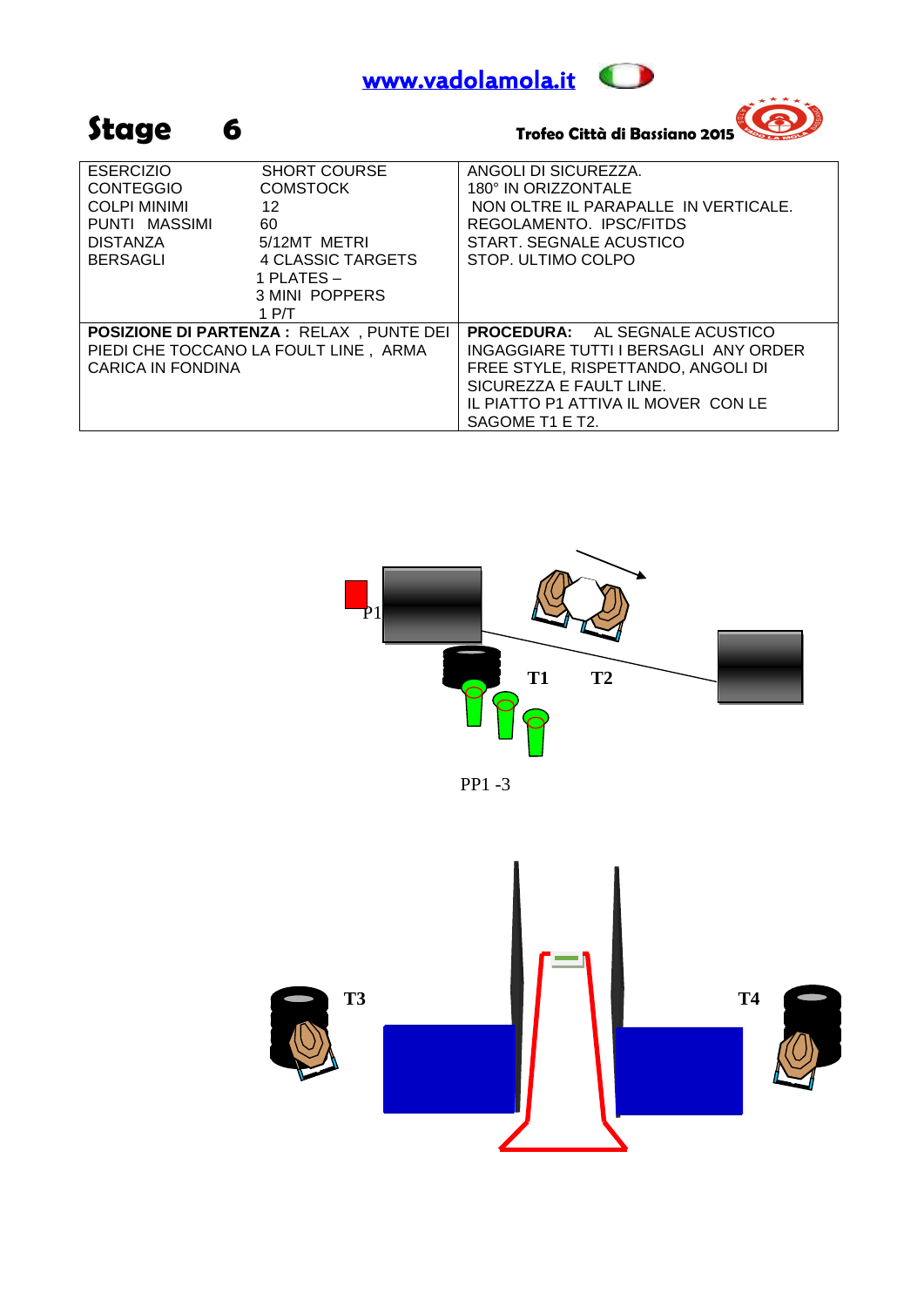



| <b>ESERCIZIO</b>                       | <b>SHORT COURSE</b>                         | ANGOLI DI SICUREZZA.                  |
|----------------------------------------|---------------------------------------------|---------------------------------------|
| <b>CONTEGGIO</b>                       | <b>COMSTOCK</b>                             | 180° IN ORIZZONTALE                   |
| <b>COLPI MINIMI</b>                    | 12                                          | NON OLTRE IL PARAPALLE IN VERTICALE.  |
| PUNTI MASSIMI                          | 60                                          | REGOLAMENTO. IPSC/FITDS               |
| DISTANZA                               | $4\overline{15}$ METRI                      | START. SEGNALE ACUSTICO               |
| <b>BERSAGLI</b>                        | 5 CLASSIC TARGETS                           | STOP. ULTIMO COLPO                    |
|                                        | 2 $P/T$                                     |                                       |
|                                        | 2 MINI POPPERS                              |                                       |
|                                        | <b>POSIZIONE DI PARTENZA: RELAX TALLONI</b> | <b>PROCEDURA:</b> AL SEGNALE ACUSTICO |
| CHE TOCCANO LA START LINE, ARMA CARICA |                                             | INGAGGIARE TUTTI I BERSAGLI ANY ORDER |
| IN FONDINA.                            |                                             | FREE STYLE, RISPETTANDO, ANGOLI DI    |
|                                        |                                             | SICUREZZA E FAULT LINE.               |